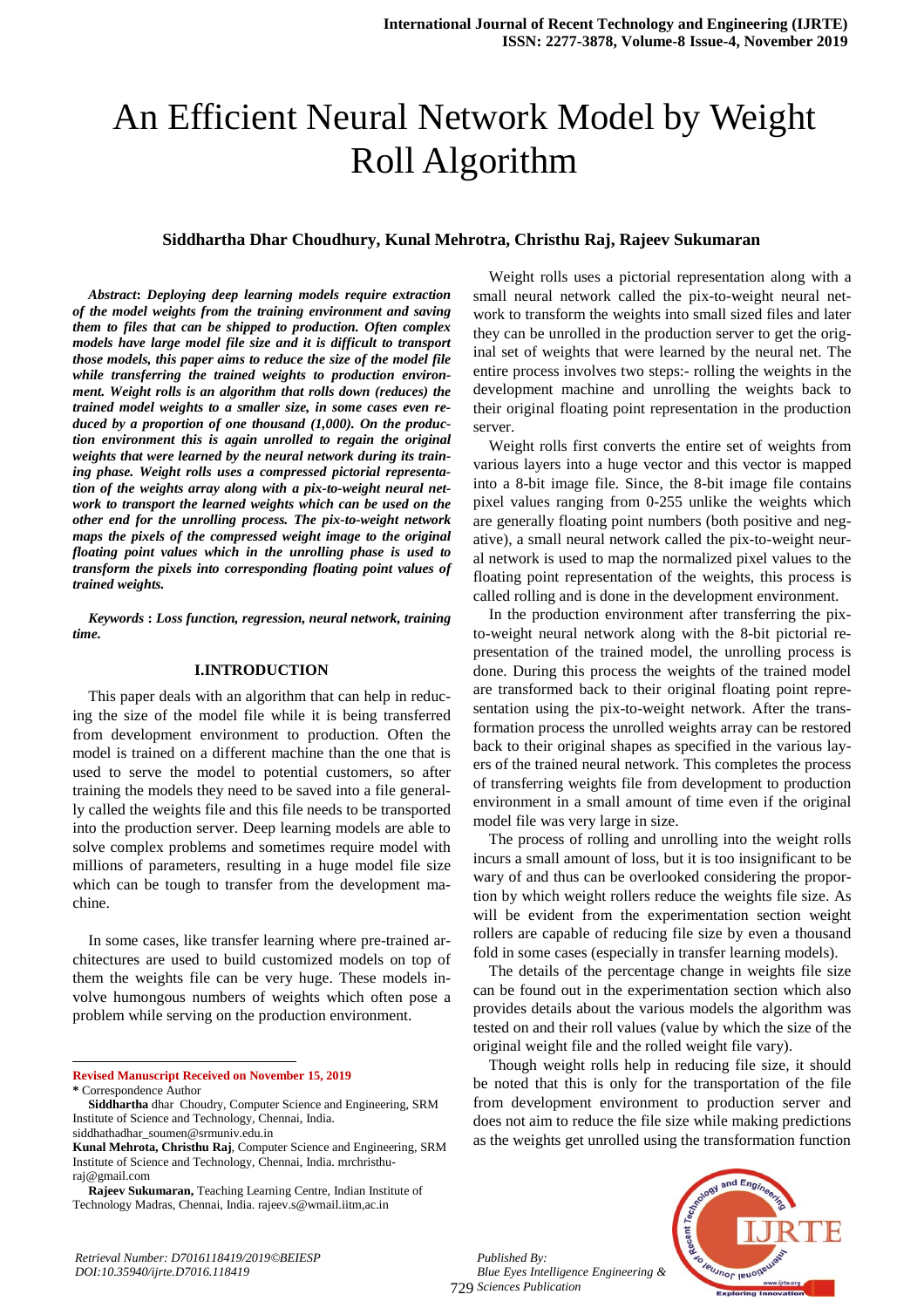provided by the pix-to-weight network after the file is uploaded to the production environment. The following sections introduce the concepts of rolling and unrolling done in the weight rolls algorithm in detail.

# **II. RELATED WORK**

#### **A. Deep Compression**

In their present structure, Deep Neural Networks require huge memory to subsidize their gigantic overparameterization. Numerous endeavors have been made to lessen the document size of Neural Networks, for the most part depending on strategies, for example, Weight Pruning or Quantization, or SVD deterioration of Weight Matrices.

Deep Compression [1] consists of three different stages:

- 1. Pruning
- 2. Quantization
- 3. Huffman Encoding

#### **A1. Pruning**

Pruning [2] portrays the way toward covering out specific weights in a Deep Neural Network. This requires actualizing a cover over the Neural Network layers with the end goal that they emphasize distinctively through the  $y = Wx + b$ task. Weight pruning isn't equivalent to just setting certain weights to 0. It has many nuances associated with it, for instance, if a weight is lies between an interim of [-0.5, 0.5], it will be conceal out.

#### **A2. Quantization**

Quantization is a procedure to diminish the quantity of bits expected to store each weight in the Neural Network through weight sharing. Weights in a Deep Neural Network are often represented by 32-bit floats, like, '2.70381'. In Quantization, a k-Means calculation is applied to scan for groups that depict the weights in the system. In the event that the weights are to be represented with 3 bits, this would result in  $2^3 = 8$  centroids used to group the weights. Each weight is then mapped to it's separate centroid. For instance, '2.70381' -> '2'. The 8 centroids along these lines structure the 'Codebook' used to outline unique weights to the comparing 3-bit weights. This Codebook is then tweaked during training.

The Codebook is adjusted by means of a comparative component as classic backprop/SGD. The partial derivative of each weight is registered and they are totaled for each discrete 3-bit weight. For instance, a progression of the '2' 3 bit weight may have the relating fractional subordinate updates of '0.2', '0.1', '0.2', and '0.3'. These subsidiaries are amassed and '2' is optimized to become '2.2'.

# **A3. Huffman Encoding**

Huffman Encoding is a mainstream procedure in compression to exploit skewed/biased distribution of values. For instance, if 20 weights map to '2', 10 weights map to '3', and 3 weights map to '8', it would bode well to encode 2 as '00', 3 as '10, and 8 as something like '1110'. Huffman encoding is utilized for this situation to diminish the measure of bits expected to represent the weights in the Quantized Codebook.

# **III.UNDERSTANDING WEIGHT ROLLS**

The following are the different components of weight rolls, these will help in better understanding the concept :-

#### **A. Rolling**

This process is carried out in the development environment and is used to compress the weight file into three different parts:-

- 1. Single Dimensional Image
- 2. Neural Network architecture
- 3. Pix-to-weight Neural Network

The weights and biases across multiple layers of the neural network are collected together into a single array and converted into one-dimensional array. This array is then saved as an 8-bit image. Since the weights and biases are floating point numbers unlike the pixel intensities in an image, there is a need for a function that can map those pixel values to the floating point numbers so that when the parameters are required on the production server then they can be calculated from the pixel intensities of the 8-bit image that is sent to the server. This process of converting the parameters into a single dimensional image is called "rolling" of a model. And in the production server these values are converted to their previous floating point numbers using the "pix-to-weight" neural network [4]. The architecture of the model needs to be extracted from the development server as this will help in building the model and loading weights into them during inference in the serving environment.

Thus the final model to be shipped consists of the above mentioned three components and ranges from hundreds of kilobytes to a few megabytes (in case of large models. In contrast to the huge weights file for deep neural networks with several layers this will hardly take any time in transporting the model between development and production environment.

#### **A1. Single Dimensional Image**

This is the 8-bit representation of the parameters of a neural network which is created during the rolling process. This contains the actual trained weights of the network and is to be shipped to production for serving the deep learning model to customers. This consists of black and white pixels and in most cases takes a few kilobytes of space.



**Figure 1. Neural Network Data for Single Dimension**



*Published By: Blue Eyes Intelligence Engineering & Sciences Publication* 730

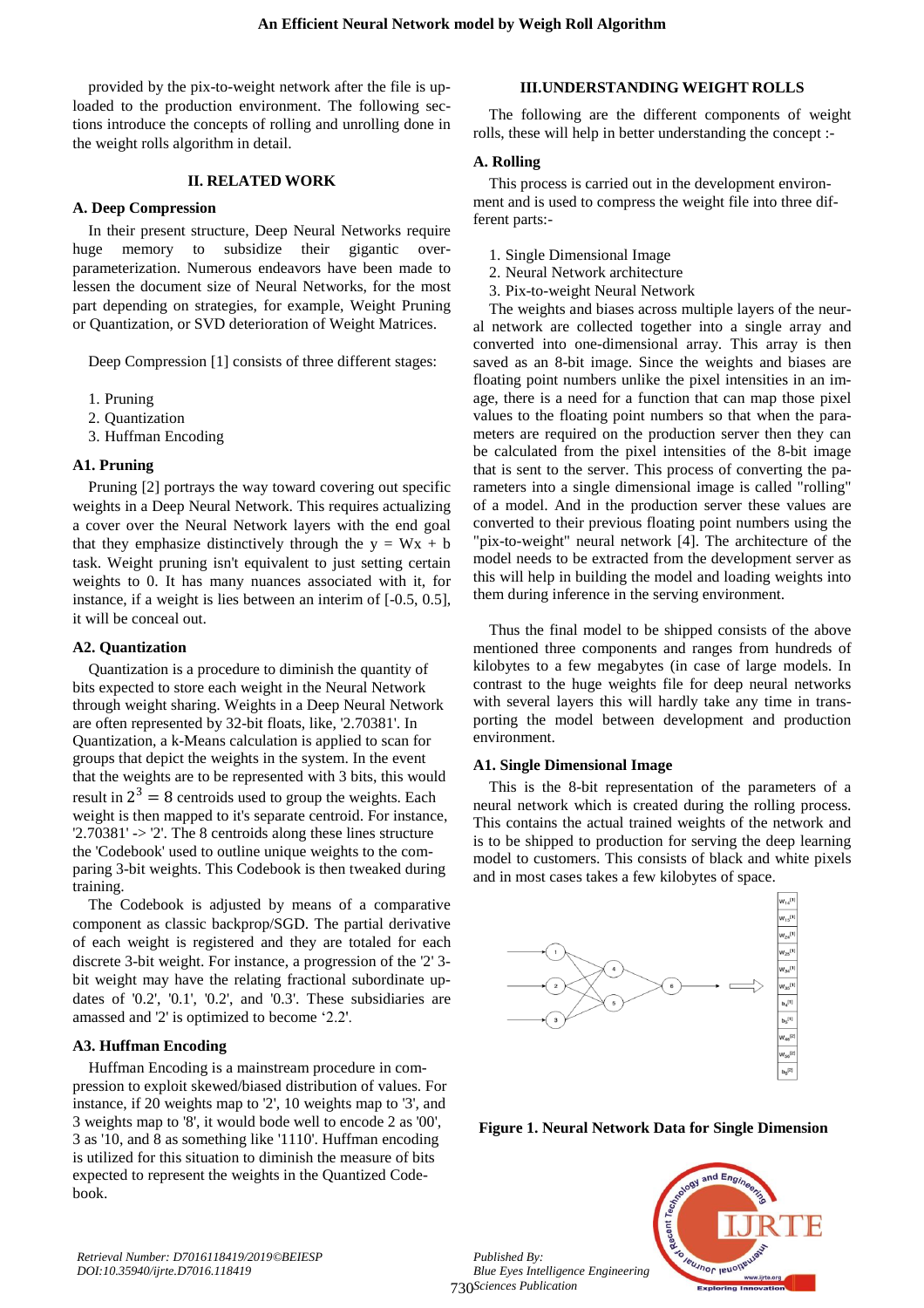Convert Neural Network to 1-D Image. Representation used:  $W_{14}^{[1]}$  = Weight for the edge from 1 to 4 from a layer 1 node i.e. node 1.

#### **A2. Neural Network Architecture**

The neural network architecture is required during the unrolling phase done in the production server. This is required to build the model and also to know the specific details about number of nodes in a particular layer so that the onedimensional image can be converted back to usable

parameters. This is the exact configuration of the computational graph of the neural network and through this the data is passed to get the final inference.

#### **A3. Pix-to-weight Network**

As the one-dimensional image is in 8-bit representation so all the pixel values will range from 0-255, but the values of weights and biases are generally floating point numbers (positive or negative) and thus a function is required to convert back these pixel values into usable parameters i.e. to their floating point values, during the unrolling phase. Neural networks are also known as "universal function approximates" so using a small neural network these pixel values can be mapped to their corresponding floating point value.

#### **B. Unrolling**

This step is done in the production server. This involves the conversion of the pixel values from the shipped onedimensional image to the floating point values using the pixto-weight neural network. First the pixel values are converted into floating point values and then rearranged into multi-dimensional arrays according to the shapes in the neural network architecture exported from the development environment. Then the model is built and the weights and biases are loaded into this neural network, since the values are converted back to their original values and dimensions so this step is called "unrolling" of the neural network model.



**Figure 2. Unrolling Network**

# **C. Roll Value**

It is known that a neural network can never achieve 100% accuracy on new data on which it has not been trained, and the pix-to-weight is a small neural network so in converting the pixel values to floating point weights and biases incurs a slight loss. This is called the "roll value" of the rolled model.

Since, the time required for transportation decreases significantly and the small pix-to-weight network has only a small loss it can be ignored.

The roll value depends on the size of the neural network model and hence the number of parameters as more number of parameters will give the pix-to-weight neural network a chance to learn better mappings. Roll value is thus inversely proportional to the number of parameters, more values will give a smaller inference loss.

$$
rollvalue \propto \frac{1}{parameters}, roll value \propto \frac{1}{neutralnet}
$$

#### **IV.EXPERIMENTATION**

The following experiments were conducted to verify the weight rolls algorithm:

#### **A. Transfer Learning with Inception v3**

Inception v3 is a pre-trained convolutional neural network on the Image Net database. As the network is trained on this huge database containing images belonging to thousand different classes it has knowledge of a wide array of representational details and using those base representations we can build a neural network to learn image classes that were not part of the image net database, this method is called transfer learning [3].

The Inception v3 model contains approximately 24 million parameters, the resulting weights file size after training with custom data reaches around 100 megabytes (depending on the custom layers added). By applying weight rolls this size gets substantially reduced and can be shipped much easily to the production environment.

In the experiments conducted, we created an image classification model that classifies between ten different species of birds. Two convolutional layers and one fully connected layer was used on top of Inception v3 for this purpose. The following are the details about the layers used in the network:

#### **1. Convolutional Layer 1:**

- 1. Number of filters: 128
- 2. Kernel size: 3
- 3. Activation: Rectified Linear Unit (ReLU)
- **2. Convolutional Layer 2:**
	- 1. Number of filters: 64
	- 2. Kernel size: 3
	- 3. Activation: Rectified Linear Unit (ReLU)

#### **3. Dense Layer 1:**

- 1. Number of nodes: 10
- 2. Activation: Softmax

The following are the results of the experiment:

- **1. Size of original model file:** 100 MB
- **2. Size of one dimensional image:** 8 KB
- **3. Size of pix-to-weight neural network:** 7 KB
- **4. Size of model architecture:** 147 KB
- **5. Total size of rolled model:** 162 KB
- **6. Amount of reduction in model file size** = (100 \*
- $1024$ ) /  $162 = 632$  times less
- **7. Percentage decrease**
- **in file size** = (102400 -